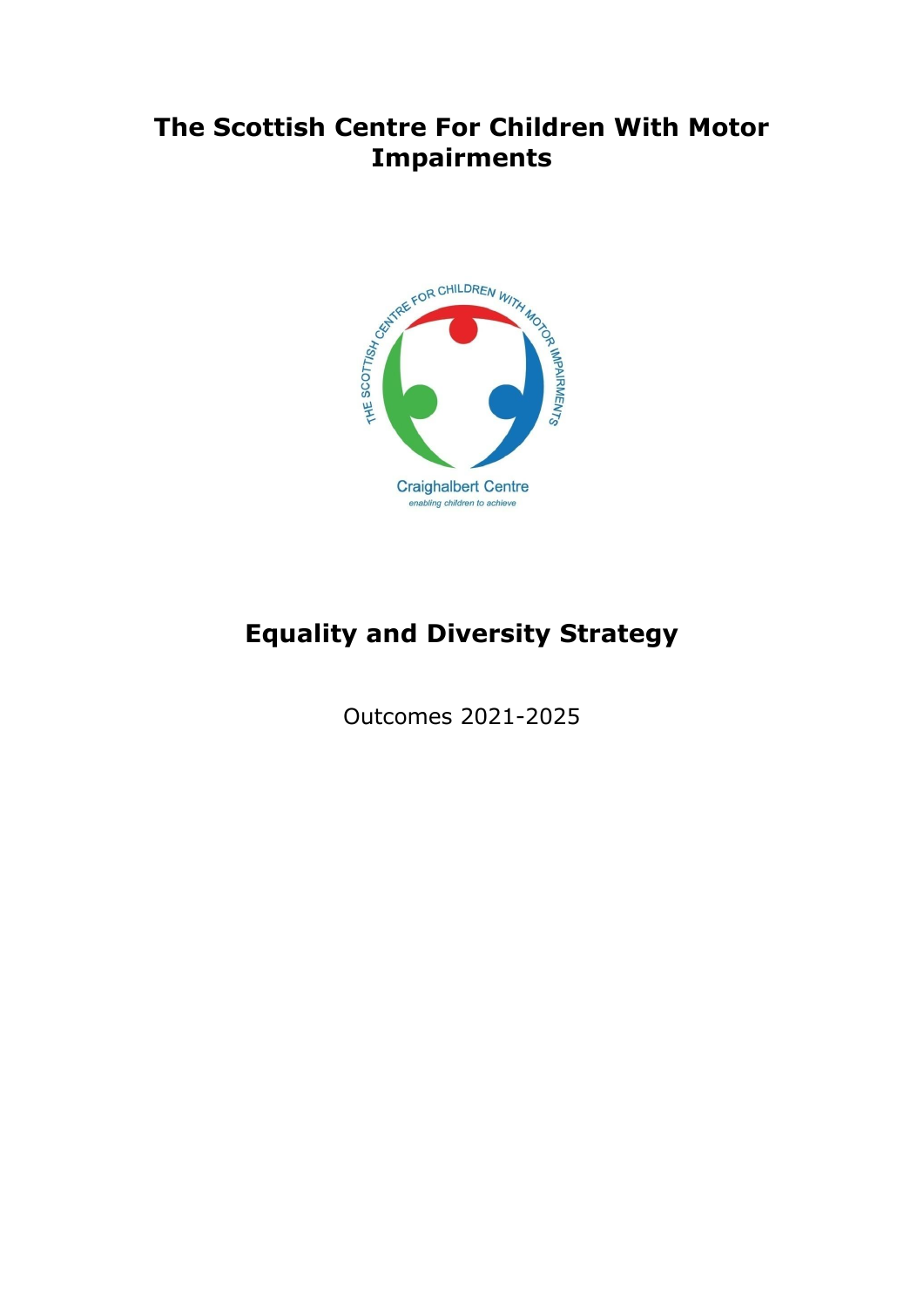## **Introduction**

In line with the Equality Act 2010 (specific Duties) (Scotland) Regulations 2012, this document fulfils the Scottish Centre for Children with Motor Impairment's (SCCMI) duty to publish a set of equality outcomes at intervals of not more than 4 years. This set of outcomes is for the 2021- 2025 reporting cycle.

Each outcome includes information about the result the SCCMI wishes to achieve and evidence will be provided as to why it is a priority. Progress towards each outcome will be published every two years, with the first progress report due no later than 30<sup>th</sup> April 2022.

The outcomes cover a range of areas, reflecting the breadth and depth of the SCCMI's work that seeks to advance equality, however they do not cover the full range of work that the Centre is doing to fulfil the three needs of the Public Sector Equality Duty:

- To eliminate discrimination, harassment, victimisation and other conduct that is prohibited by or under the Equality Act 2010;
- To advance equality of opportunity between persons who share a relevant protected characteristic<sup>1</sup> and persons who do not share it; and
- To foster good relations between persons who share a relevant protected characteristic and persons who do not share it.

## **Equality Outcomes 2021-2025**

- 1. By 2025 more robust and comprehensive data will be gathered on the characteristics of the children and families engaging with the SCCMI's services, identifying and filling evidence gaps. Equality data will be used to develop and adjust service delivery and development.
- 2. By 2025 the SCCMI will exemplify a total communication environment, with inclusive communication embedded across all services. Evidence will confirm that the communication needs of all the children and families engaging with the SCCMI's services are being met.
- 3. By 2025 the SCCMI will evidence improvements, year on year, in the progress of children with exceptional health care<sup>2</sup> needs towards agreed milestones and outcomes.

 $1$  Age; disability; gender reassignment; marriage and civil partnership; pregnancy and maternity; race; religion or belief; and sex.

 $2$  A child or young person (up to the age of 19) is defined as having exceptional health care needs if they have a severe impairment in at least 4 impairment categories (learning and mental functions; communication; motor skills; self-care; hearing; and/or vision) and require enteral feeding and the impairments are sustained and ongoing,

National Managed Clinical Network for Children with Exceptional Health Care Needs. 2021